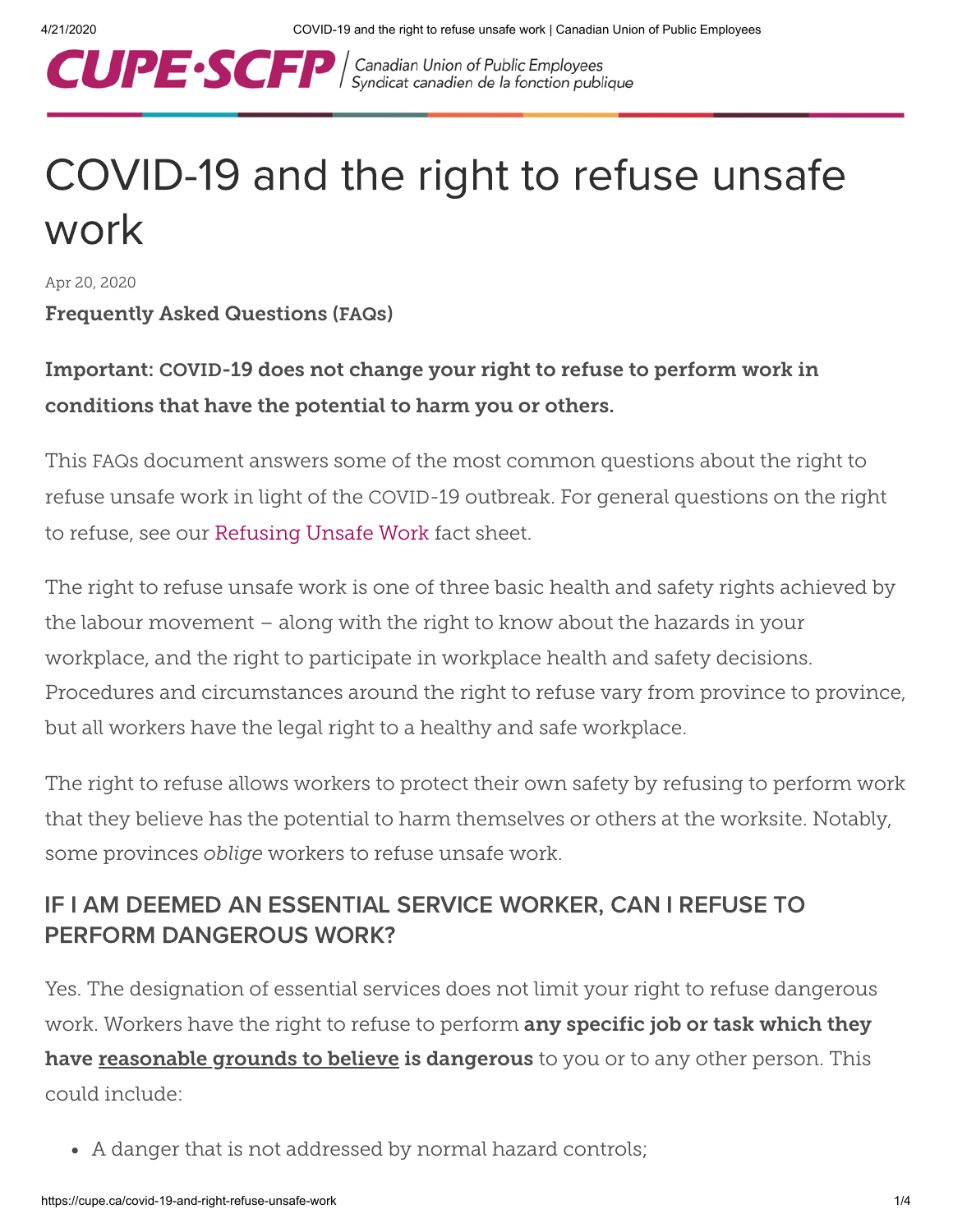- A danger that would normally stop work; or
- A situation for which you are not properly **trained, equipped, or experienced** to do the work assigned.

Employers have a duty to protect workers health and safety. CUPE believes that if the work is essential, employers should go above and beyond normal operating procedures by following the precautionary principle to make sure workers are protected – especially workers who are tasked with helping others.

#### CAN I REFUSE WORK BECAUSE OF THE COVID-19 PANDEMIC?

No. You can't refuse work simply because COVID-19 exists. There must be a link between COVID-19 and your reasonable belief that you are at risk for injury or illness. In the case of COVID-19, a potential danger would include a risk of exposure that is not being properly managed, such as an employer failing to provide you with appropriate personal protective equipment or the training to use it.

# CAN I INVOKE THE RIGHT TO REFUSE UNSAFE WORK IF I AM NOT PROVIDED THE PROPER PERSONAL PROTECTIVE EQUIPMENT (PPE) REQUIRED TO BE SAFE?

Yes. Employers must provide you with the PPE you need to perform your job safely. Different jobs and tasks have different requirements for PPE depending on the likelihood for exposure (*see next two sections).* There may be stronger controls in place that negate the need for PPE in some circumstances (like an engineering control that keeps workers separated from those who may be carrying the virus). The bottom line is that employers are required to provide training on the proper use and care of PPE before it is used for the first time. If the training is not provided, you have the right to refuse the work or task.

# CAN MY EMPLOYER MAKE ME USE ONLY ONE SET OF PPE FOR AN ENTIRE SHIFT EVEN IF I'M DEALING WITH DIFFERENT PATIENTS/RESIDENTS/CLIENTS?

Your employer must take all reasonable precautions to keep you safe while at work. During the ongoing pandemic, it may be necessary to wear PPE longer than normal, but CUPE continues to advocate for safe conditions. If your PPE becomes soiled in any way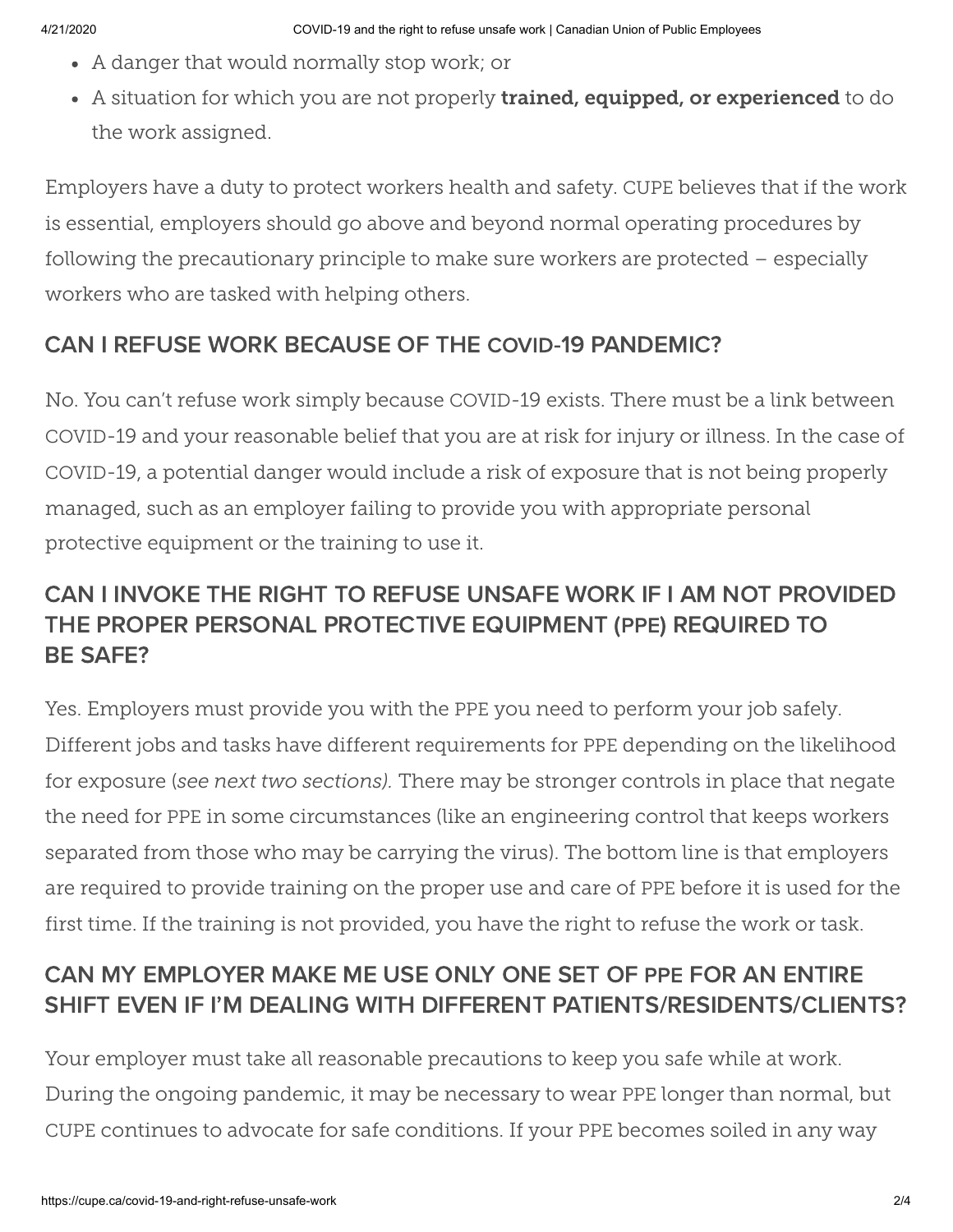that renders it unable to provide you with the protection it has been designed for, then you will need to replace it.

If your employer is seeking to impose arbitrary rules around PPE that prevent you from working safely, and a situation becomes dangerous, you have the right to refuse to perform the work or task.

Any restrictions on PPE use should be lifted when stocks are replenished. We cannot permanently accept a lesser safety standard because of a temporary supply shortage.

#### A NOTE ON RESPIRATORY PROTECTION REFUSALS

Following the precautionary principle, CUPE continues to advocate for airborne protections for workers who must work in proximity for extended periods with people who have suspected or proven cases of COVID-19. This is at odds with most public health agencies across Canada who are only recommending droplet precautions. Currently, public health agencies are not recommending N95 respirators for any situation other than aerosol-generating medical procedures.

If you have a reason to believe your health and safety is in danger, you can, in good faith, refuse to work. However, it is unlikely that a government inspector will find reasonable grounds for your work refusal where you identify a respiratory hazard which is not an aerosol-generating medical procedure.

That said, you should submit a health and safety complaint form every time you are forced to use equipment that you don't think is enough to protect your safety. Provide this form to your employer and make sure to send a copy to your health and safety committee [a sample reporting form can be found [here](https://cupe.ca/sites/cupe/files/kit_committee_incident_reporting_form_2017_en_0.pdf).

# CAN A GROUP OF WORKERS REFUSE WORK WHERE HEALTH AND SAFETY IS IN DANGER?

The right to refuse unsafe work is an individual process. Multiple workers can refuse to perform work they think could cause injury or illness, but each worker must make their own refusal and give their own reason when they report the refusal. You are not